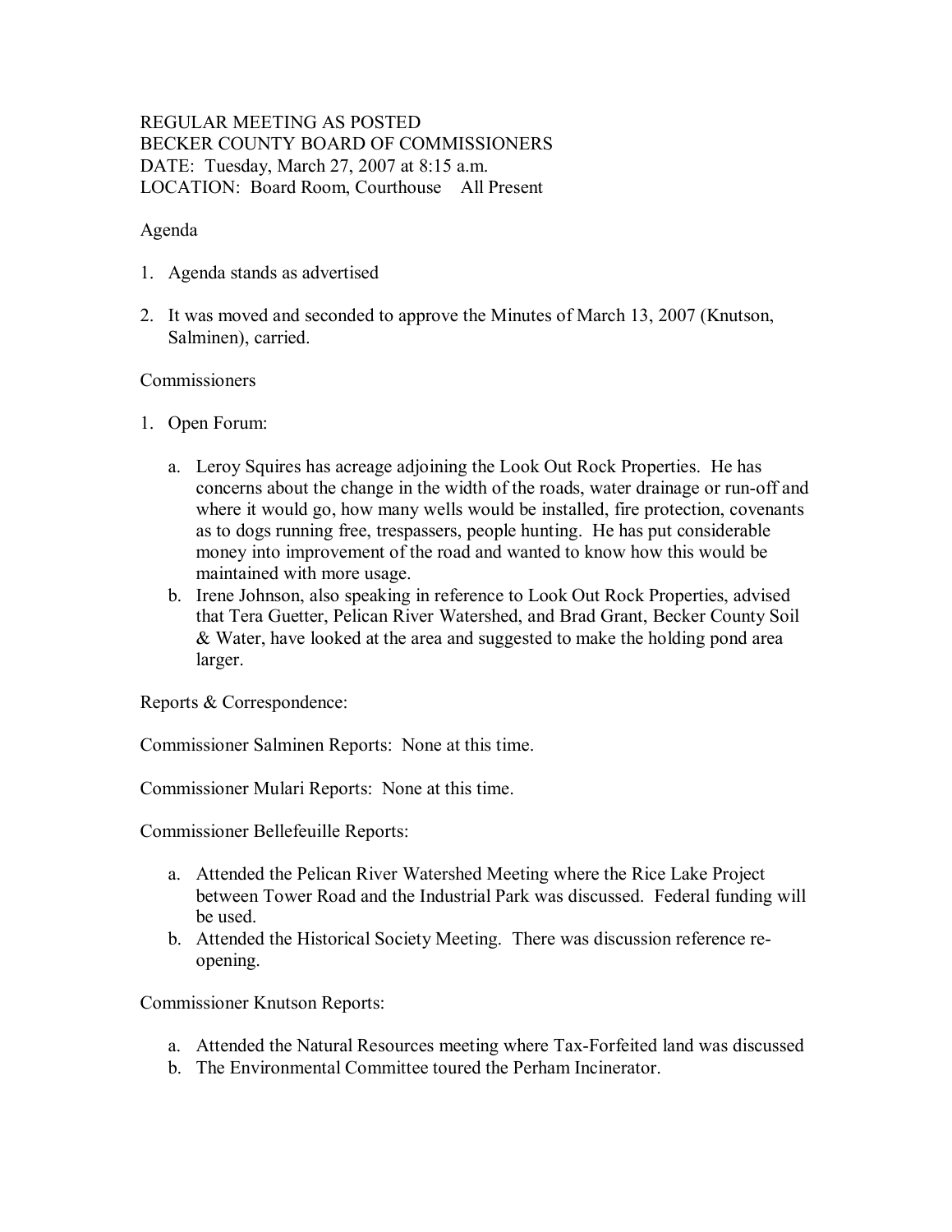Commissioner Nelson Reports:

- a. Attended the Sunnyside Care Center Board Meeting. The Administrator is leaving and the Board will review their options. A former Administrator will fill in for  $2 - 3$  days a week.
- b. Attended the Red River Watershed Meeting. Everything is running smoothly.
- c. Attended a Township Meeting in Audubon where a 5-acre lot minimum size was discussed.

# NRM

- 1. It was moved and seconded to award the bid for the seedlings to PRT USA, Inc. for 89,000 Jack Pine Seedlings at \$125/thousand; and to Badoura State Forest Nursery for 89,000 Norway Pine at \$170/thousand (Salminen, Knutson), carried.
- 2. It was moved and seconded to award the seedling planting labor bid to Drennen Forestry Services, Inc for \$48.75/thousand (Salminen, Knutson), carried.
- 3. It was moved and seconded to award the trail seeding bids to the Audubon Co-op in the amount of \$705 (Salminen, Knutson), carried. Callaway submitted the same bid, but was awarded the contract last year.
- 4. It was moved and seconded to concur with the Parks and Recreation Department and recommend extending the Ground Maintenance Contract with L & M Road Services, Inc. for the second of a three year contract renewal period. The contract amounts to \$11,855 for the grounds maintenance of County parks, beaches, lake accesses, and recreation trails and an additional \$5,400 for grounds maintenance of County highway maintenance shops and retention ponds—for a total of \$17,255 (Knutson, Salminen), carried.

## Auditor-Treasurer

- 1. It was moved and seconded to approve a Gambling Permit for the Humane Society of the Lakes, for annual operations at T.F. Boonies in Lake View Township (Salminen, Bellefeuille), carried.
- 2. It was moved and seconded to approve a Tubing License Renewal (January 1, 2007 December 31, 2007), Eddie H. Enger, Ed's River Run from Hwy. 29 to Hwy. 34 in Erie Township (Salminen, Knutson), carried.
- 3. It was moved and seconded to approve a Seasonal Tobacco License Renewal (May 1 – October 31, 2007, Richard M. Lynch, Hotel Shoreham, Lake View Township (Salminen, Bellefeuille), carried.
- 4. It was moved and seconded to approve the following Liquor, Wine, 3.2 Licenses run May 1, 2007 thru April 30, 2008 (Salminen, Bellefeuille), carried.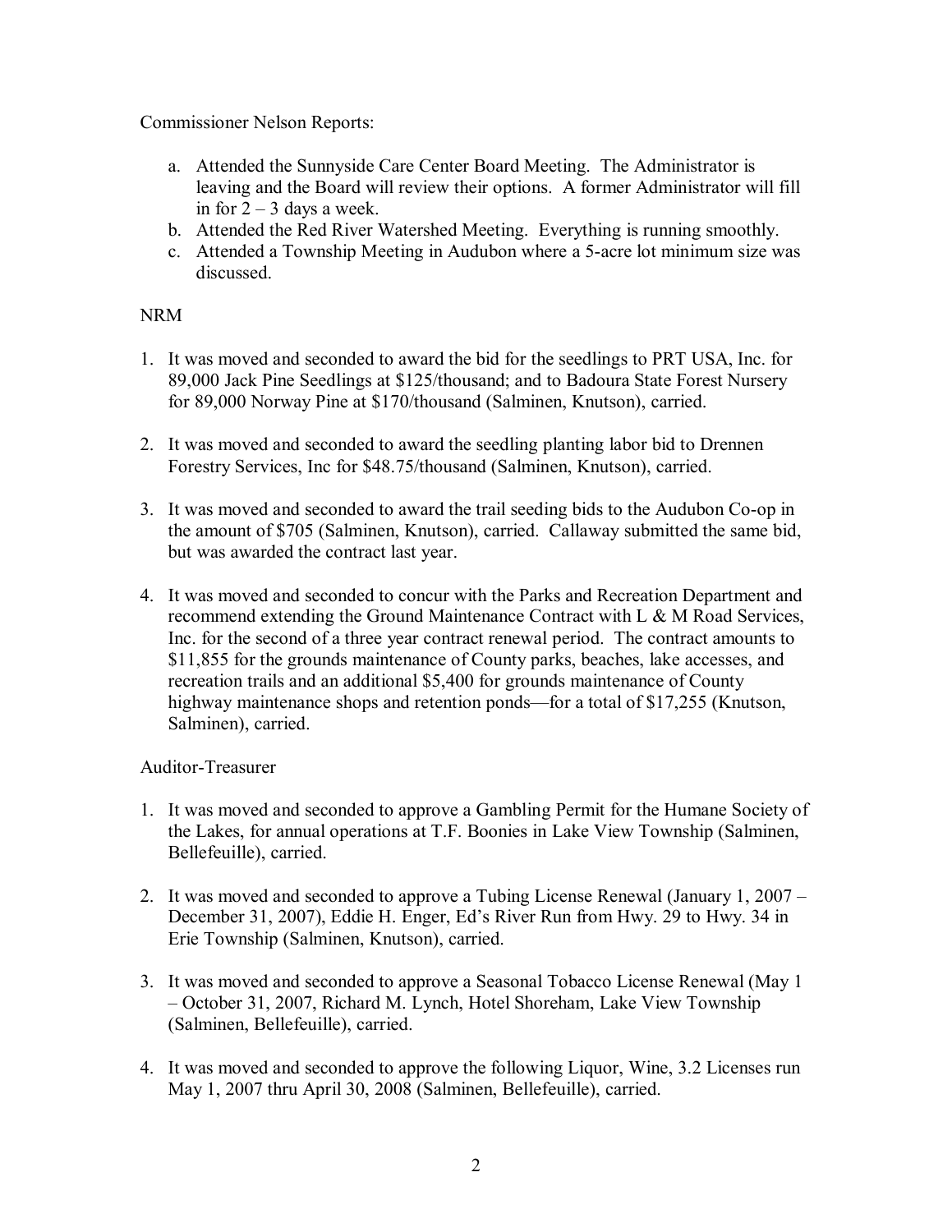- a. Richard M. Lynch, Hotel Shoreham, Lake View Township
- b. Gerald L. Hanson, Charlie's Bar  $&$  Supper Club, Height-of-Land Township
- c. Delheln, Inc., Randy's Lake Eunice, Lake Eunice Township
- d. Patricia J. Maloney, The Cormorant Pub, Inc., The Pub, Cormorant Township
- e. Wayne M. Crawford, Sunlite Bar and Grill, Inc., Detroit Township
- f. Matthew L. Anderson, TriLakes Roadhouse Bar & Grill, Inc., Cormorant Township
- g. Jay B. Olness, GR8 Investments, Inc., Pit 611, Lake Eunice Township
- h. Michael T. Mercil, Mercil, Inc., Little Easy on the Green, Lake View Township
- 5. It was moved and seconded to approve a Combination On/Off Sale Liquor License Renewal for Joy M. McNamara, County 17 Club, Inc., Lake View Township (Salminen, Bellefeuille), carried.
- 6. It was moved and seconded to approve the following Off/Sale Intoxicating Liquor License Renewals (Salminen, Bellefeuille), carried.
	- a. Patricia J. Maloney, Cormorant Bottle Shop, Cormorant Township
	- b. Kim R. Bergley, The Flyway LLC, The Boondocks, Height of Land Township
- 7. It was moved and seconded to approve the following Wine and Strong Beer License Renewals (Salminen, Bellefeuille), carried.
	- a. Fred W. Brower, Cedar Crest Resort, Maple Grove Township
	- b. Tamara L. Coats, Coats Management, Inc., OBT/K & T's Pub & Grub, Osage Township
- 8. It was moved and seconded to approve the following On/Off Sale 3.2 Beer License Renewals (Salminen, Bellefeuille), carried.
	- a. Fred W. Brower, Cedar Crest Resort, Maple Grove Township
	- b. Tamara L. Coats, Coats Management, Inc., OBT/K & T's Pub & Grub, Osage Township
	- c. Kathleen Chase, Shell Lake Resort, Shell Lake Township
	- d. Anne E. Buelow, Jolly Fisherman Resort, Round Lake Township
	- e. Allen J. Chirpich, The Hideaway Resort, Shell Lake Township
	- f. Richard J. Bartelt, Four Corners, Erie Township
	- g. Roger L. Nelson, Loon Echo, Inc., Elbow Lake Store & Bar, Round Lake Township
	- h. Michael R. Levin, Green Valley Golf, Cormorant Township
	- i. Randy Blanford, Tamarac Resort, Sugar Bush Township
- 9. It was moved and seconded to approve the following Off/Sale 3.2 Beer License Renewals (Bellefeuille, Salminen), carried.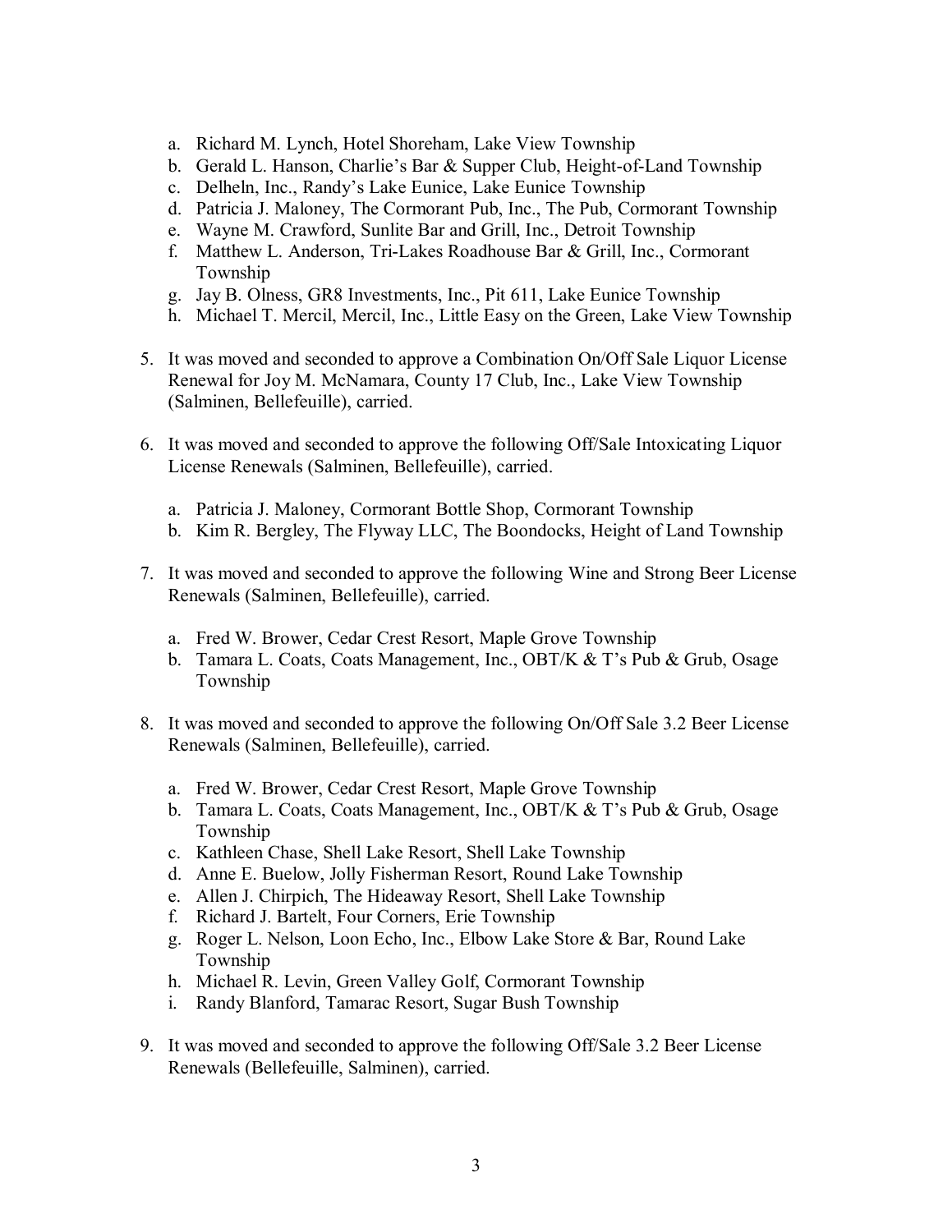- a. Bill D. Christlieb, Osage Country Market, Osage Township
- b. Jay B. Olness, GR8 Investments, Inc., Pit 611, Lake Eunice Township
- c. Richard M. Lynch, Hotel Shoreham, Inc., Hotel Shoreham, Lake View Township
- d. Gerald L. Hanson, Charlies Bar & Supper Club, Height of Land Township
- e. Wayne M. Crawford, Sunlite Bar and Grill, Inc., Detroit Township
- f. Nancy L. Hofstrand, Delheln, Inc., Randy's Lake Eunice, Lake Eunice Township
- g. Richard B. Sherbrooke, Lake Center Store, LLC, Lake Eunice Township
- h. Matthew L. Anderson, Tri-Lakes Roadhouse Bar & Grill, Inc., Cormorant Township
- i. Shirley Kalberer, County 6 BP & Bait, Lake View Township
- j. Richard Sherbrooke, Cormorant Store, Inc., Cormorant Township
- 10. It was moved and seconded to approve an On/Sale 3.2 Beer License Renewal for Gregg A. Johnson, Cormorant Lakes Sportsman's Club, Lake Eunice Township (Bellefeuille, Salminen), carried.

## Finance Committee

- 1. It was moved and seconded to approve the Claims and the over 90-day Claims for Al Chirpich, Board of Adjustments; Julene Hodgson, size of expenditure; and Best Western Holland House, wrong customer number (Salminen, Knutson), carried. Meal reimbursement for meals for a prisoner during transport was approved.
- 2. Sheriff. Finance Committee recommends to approve and will be addressed formally later on the Agenda.
- 3. Natural Resources Management. The Finance Committee recommends to approve. This item was addressed formally earlier on the Agenda. Carbon Credits were also discussed and Chip is going to look into the qualifications and if some of our 77,000 acres could be utilized.
- 4. Parking Ramp Bids. Bids were opened on Thursday, March 22, 2007. The bids were higher than expected. The Building Committee is not prepared to make a recommendation.
- 5. Building Committee Change Orders on the Courthouse Building Project. It was moved and seconded to approve authorizing the Building Committee to approve change orders cumulative up to \$10,000 between board meetings. Commissioners Salminen and Nelson serve on this Committee (Salminen, Knutson), carried.
- 6. Gravel Tax Audits. It was moved and seconded to approve hiring a consultant to complete three years audits for gravel tax for the cost of just under \$2,000 (Salminen, Mulari), carried.
- 7. Cash Comparison and Investment Summaries for February. These were reviewed and discussed.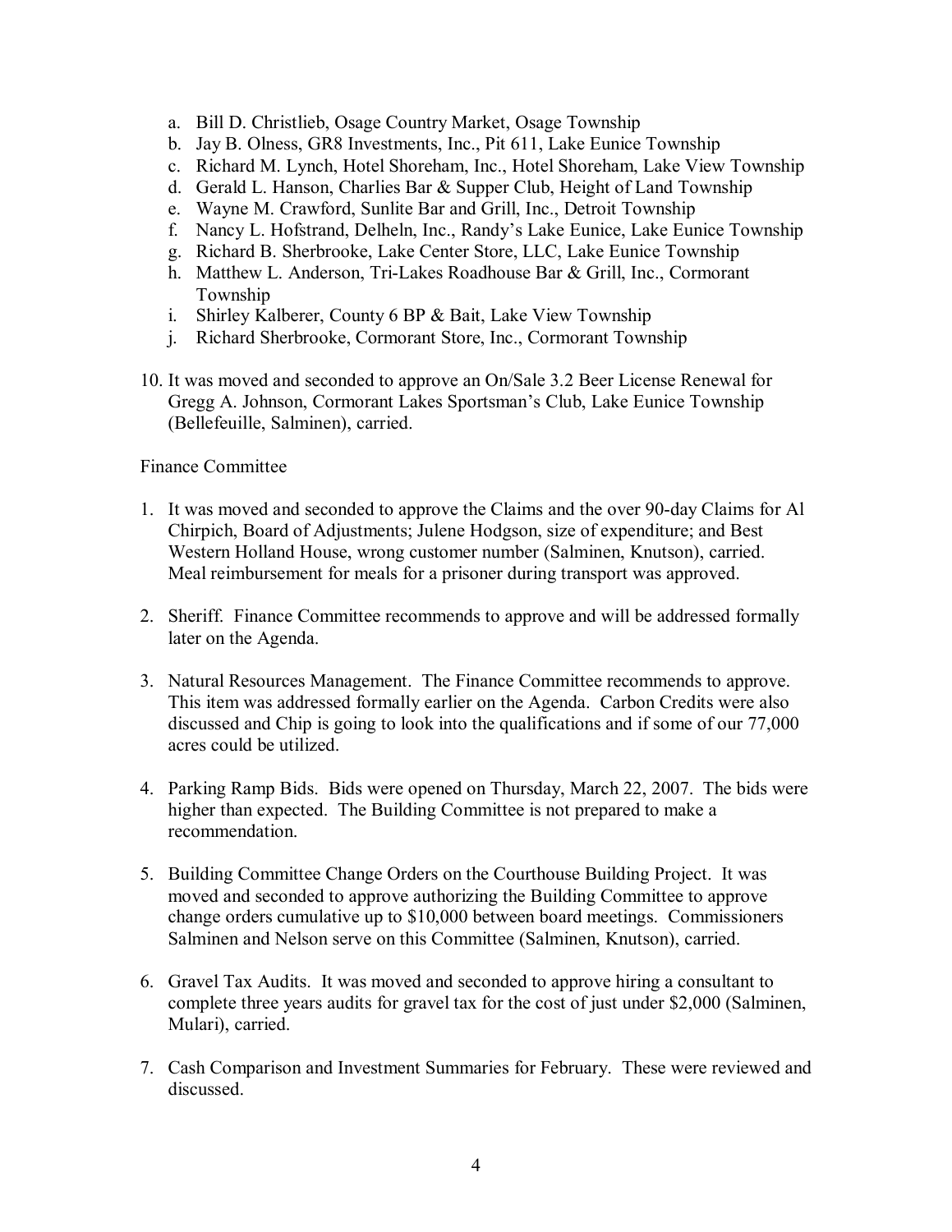- 8. County Bond Rating. The County was reviewed by Moody's for receiving our bond rating. Becker County is doing very well and has maintained a GO Bond Rating of A1. The County Board thanked Ryan Tangen, County Auditor-Treasurer for his services.
- 9. Becker County Humane Society Lease Proceeds. After discussion, it was recommended to put the proceeds from the BCHS Lease in the amount of \$1,400 in the General Fund.

### Presentation/Veteran's Group

Larry Hynding and several representatives from various Veteran's Groups were present at the County Board Meeting for consideration to an official honorary Becker County Veteran's Memorial Highway. It was moved and seconded to pass Resolution No. 03 072A, designating the official route described as CSAH No. 33, commencing at the south county line of Becker County, thence running 2.5 miles more or less to State Highway No.87. CSAH No.39, beginning at the intersection of State Highway No.87, thence running northeasterly 12 miles more or less to the intersection of State Highway No.34; CSAH No.37, beginning at the intersection of State Highway No.34, thence running northeasterly 21.5 miles more or less to the intersection of State Highway No.113, thence continuing northerly on Clearwater County No.39 for 0.5 mile to the north line of Becker County, and there terminating (Salminen, Mulari), carried. The Board thanked Larry Hynding and the Veterans groups for all the hard work to make this designation possible. A moment of silence was held to honor Veterans.

#### Human Services

- 1. It was moved and seconded to approve the Human Services Claims (Salminen, Mulari), carried.
- 2. It was moved and seconded to approve the Community Health Claims (Salminen, Knutson), carried.
- 3. It was moved and seconded to accept the Transit Ridership Report (Knutson, Mulari), carried.
- 4. It was moved and seconded to approve the Transit Claims (Salminen, Knutson), carried.
- 5. Commissioner Nelson asked about the Detroit Lakes Trolley Project. Commissioner Salminen was at the Trolley Project Meeting and relayed the message that the project was moving forward. Commissioner Salminen suggested that all groups involved get together to work out any problems. The Trolley will run approximately 5 or 6 months each year.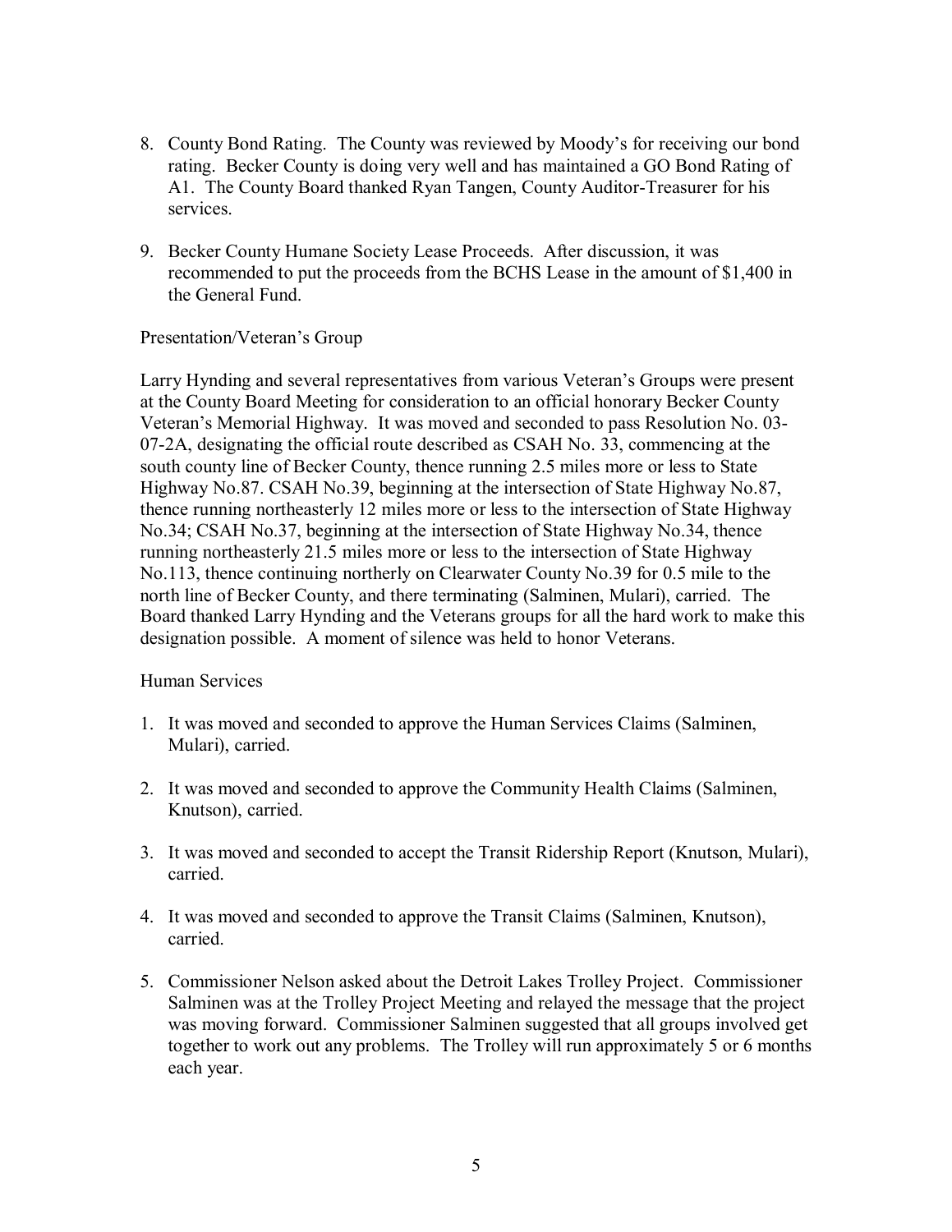6. Nancy Nelson, Director, Human Services provided the Board with a copy of Human Services Top Priorities List for the Legislators. Included in the list were the Child Safety Act; Child Support Enforcement Program Funding; Family Visiting Program, and Appropriations.

# **Sheriff**

- 1. It was moved and seconded to pass Resolution No. 03-07-2E, accepting the Federal Boat & Water Grant in the amount of \$7,500 (Bellefeuille, Salminen), carried.
- 2. It was moved and seconded to approve to sign and agree to the terms by MN Stat. for the purpose of utilizing the State of Minnesota Computer System for MNCIS (Minnesota Court Information System) (Salminen, Bellefeuille), carried.
- 3. It was moved and seconded to pass Resolution No.  $03-07-2F$ , approving to hire a temporary full-time Boat and Water Deputy to assist with seasonal patrol work (Bellefeuille, Mulari), carried.

## Billboard Discussion/Glen Gifford

1. Glen Gifford, Del Bergseth and Sharon Josephson brought the billboard issue to the Board to request having the County Board review the number of billboards coming into Detroit Lakes. It was moved and seconded to have the group meet with Becker County Planning & Zoning Committee before bringing the issue back to a County Board Meeting (Salminen, Nelson), motion and second were withdrawn. The City of Detroit Lakes has done a first reading of a Moratorium to stop issuing a permit for off-premises billboards. It was moved and seconded to approve to place the billboard issue on the next County Board Meeting for discussion and invite public comment (Salminen, Nelson), carried.

## Mahube/Supportive Housing Grant

- 1. It was moved and seconded to pass Resolution No. 03-07-2H, supporting the Family Homeless Assistance and Prevention Program Grant application submitted by Mahube Community Council and authorize the Board Chair to sign the Resolution (Salminen, Mulari), carried.
- US Fish and Wildlife moved to 11:45 a.m.

#### Highway

- 1. The 2006 Annual Highway Report was given to the County Board.
- 2. It was moved and seconded to pass Resolution No. 03-07-2C, Transfer of Excess Municipal Funds to Regular Funds. MN. Stat. 162.08, Subd. 4 (3d), provides that accumulated balances in excess of two years of municipal account apportionments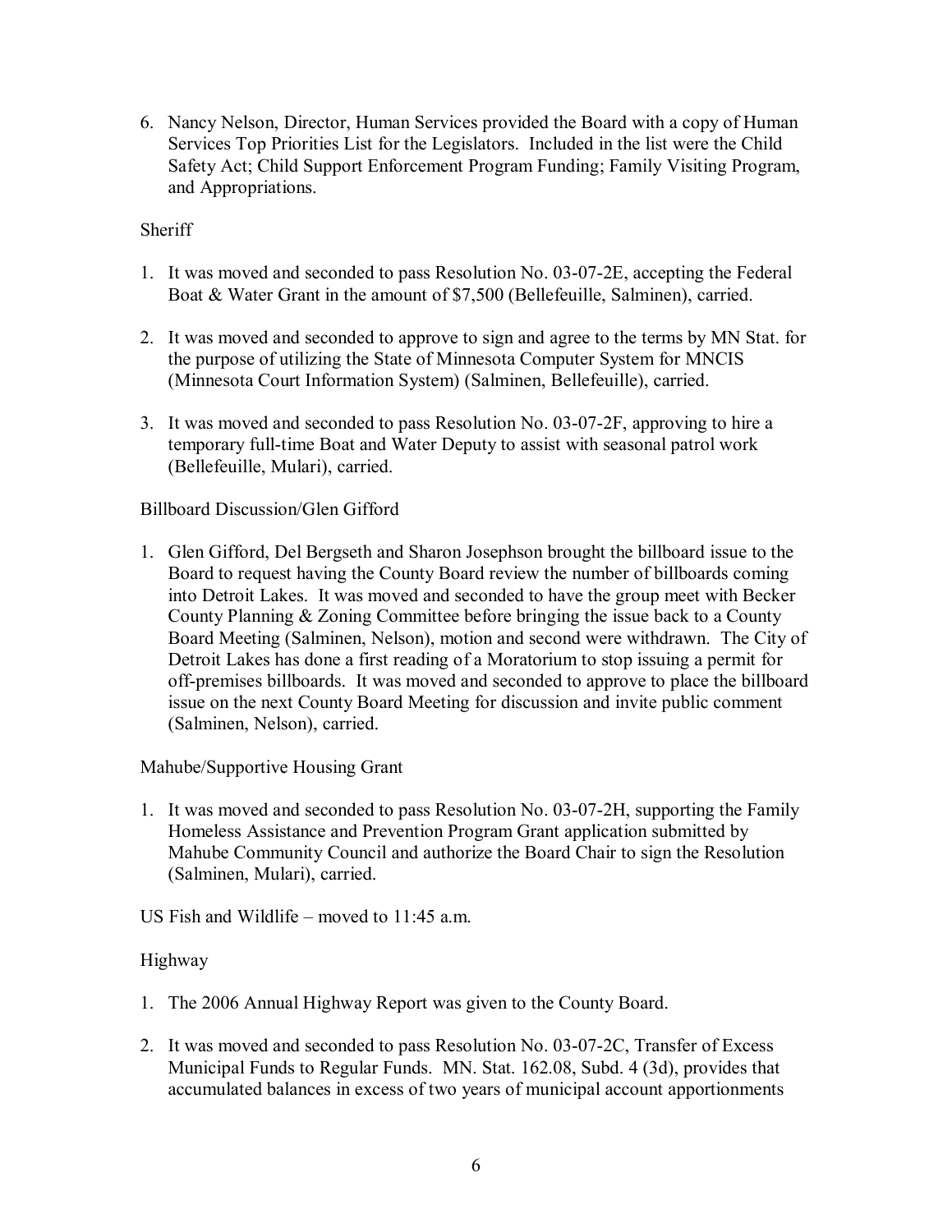may be spent on projects located outside of municipalities under 5,000 population when approved solely by resolution of the County Board and resolving funds in access of two years apportionment in the amount of \$61,340 transfer into the Regular Construction Account (Salminen, Mulari), carried.

- 3. It was moved and seconded to pass Resolution No. 03-07-2G, to set forth the Drug and Alcohol Policy regarding urine drug testing and breath alcohol testing for safety sensitive positions in accordance with the terms of 49 CFR Part 350  $\&$  382 further certify that the employee training conducted under this part meets the requirements of 49 CFR Part 655 (Salminen, Knutson), carried.
- 4. It was moved and seconded to pass Resolution No. 03-07-2D, Comprehensive Highway Funding in 2007. The Becker County Board of Commissioners requests in 2007 the Minnesota Legislature pass a comprehensive transportation funding package that permanently increases dedicated funding for highways and transit in both Greater Minnesota and the Twin Cities Metropolitan Area and requests that in 2007 Governor Tim Pawlenty allow a comprehensive transportation funding package that permanently increases dedicated funding for transportation that is passed by the Legislature to become law; and the Becker County Board of Commissioners supports funding options including, but not limited to, the following (Salminen, Mulari), carried. Knutson voting nay. Roll Call Vote: Commissioner Knutson voting nay; Commissioner Salminen voting yea; Commissioner Mulari voting yea; Commissioner Bellefeuille voting yea; Commissioner Nelson voting yea.
	- An increase in the gas tax of  $5$ -cents
	- Indexing of the gas tax
	- · Trunk Highway bonding, provided the Legislature implements reasonable restrictions on the amount of debt service the state will incur and provided the Legislature appropriates funding to assist with local costs related to projects funded with trunk highway bonds.
	- · General obligation bonding for local roads and bridges, particularly for roads of regional significance and to assist with local cost participation requirements pertaining to trunk highway projects; and
	- · Sales tax exemptions for state and local transportation construction projects.

## Planning & Zoning

- 1. Becker County Planning Commission (PC) of March 20, 2007:
	- 1) FIRST ORDER OF BUSINESS: Look Out Rock Properties, Bob Bekkerus and John Bekkerus, Erie Township. After much discussion, it was moved and seconded to concur with the PC findings and recommendations to approve the change of zone from agricultural to high density residential and approve a conditional use permit for a multi-unit residential development consisting of 16 units based on the fact that the use would not be detrimental to the surrounding area with the stipulation that the change of zone is only for the area to be known as Phase One and that the road corridor be a 66-ft easement rather than a 40-ft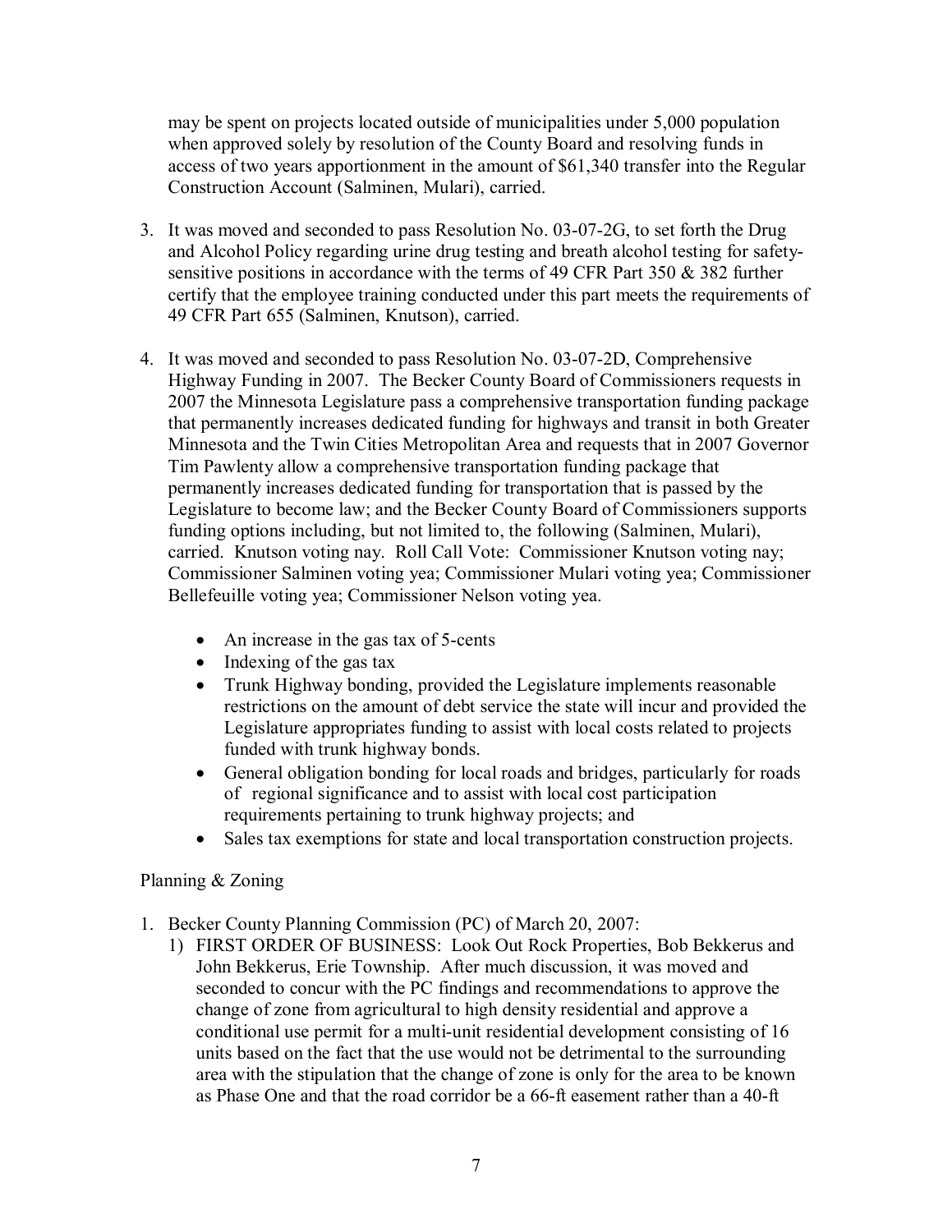corridor. Added to the Planning Commission motion was there would be no future development unless townships get together on the roads and no heavy equipment on tarred roads (Salminen, Bellefeuille), motion and second were withdrawn. After more discussion, it was moved and seconded to concur with the PC findings and recommendations to approve the change of zone from agricultural to high density residential and approve a conditional use permit for a multi-unit residential development consisting of 16 units based on the fact that the use would not be detrimental to the surrounding area with the stipulation that the change of zone is only for the area to be known as Phase One and that the road corridor be a 66-ft. easement rather than a 40-ft. Corridor (Bellefeuille, Nelson), carried. Commissioners Salminen and Knutson voting nay. Roll call vote: Commissioner Knutson voting nay; Commissioner Salminen voting nay; Commissioner Mulari voting yea; Commissioner Bellefeuille voting yea; and Commissioner Nelson voting yea.

- 2) SECOND ORDER OF BUSINESS: Thomas Campbell, Richwood Twp. It was moved and seconded to concur with the PC findings and recommendations to approve a conditional use permit for plumbing business to be run out of the home based on the fact that the use would not be detrimental to the surrounding area (Knutson, Salminen), carried.
- 3) THIRD ORDER OF BUSINSS: David Bjornlie, Lake View Township. It was moved and seconded to approve the change of zone from agricultural to residential based on the fact that the property is residential in character and the zone change would not be detrimental to the surrounding area (Knutson, Bellefeuille), carried.
- 4) FOURTH ORDER OF BUSINESS: Russell Davis, Erie Township. It was moved and seconded to concur with the PC to approve the change of zone from agricultural to residential for one tract of land and approve the certificate of survey for four tracts of land based on the fact that the survey is to correct bad legal descriptions and adjust lot lines (Knutson, Mulari), carried.
- 5) FIFTH ORDER OF BUSINESS: Final Plat of Whitetail Meadows, Don Skarie, Developer. It was moved and seconded to concur with the PC findings and recommendations to approve the final plat of Whitetail Meadows, a five-lot subdivision, based on the fact that the final plat meets the criteria of the Zoning Ordinance and Subdivision Ordinance (Knutson, Bellefeuille), carried.
- 6) SIXTH ORDER OF BUSINESS: Informational Meeting. Thursday, April 12, 2007 at 8:00 a.m. at the Planning & Zoning Office.

US Fish & Wildlife Purchase

1. The US Fish & Wildlife recently secured an option to purchase 27 acres from Linda Brown, a single person, of Lake Park, Minnesota. It was moved and seconded to approve certification of this purchase (Knutson, Salminen), carried.

The County Board reconvened at 1:30 to address the Agenda Item: Bond Sale/HEDA.